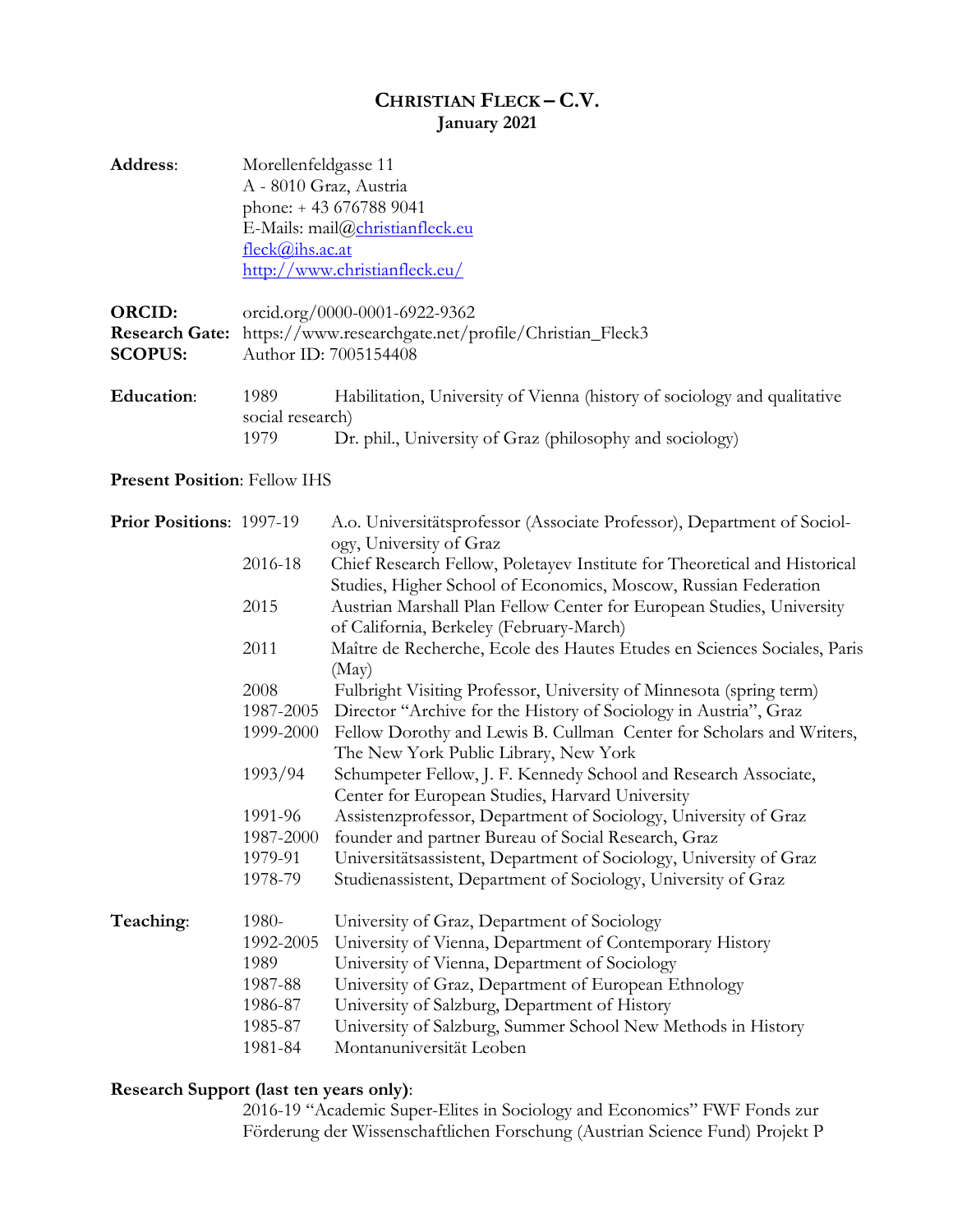29211, € 332.430) 2014-18 "Umgang mit Nicht-Wissen – Coping with ignorance, hidden and admitted" (Land Steiermark, € 94.908) 2013-17 "INTERCO-SSH International Cooperation in the SSH: Comparative Historical Perspectives and Future Possibilities" (European Commission 7th Framework Programme, Collaborative Project No. 319.974), (Graz share: € 300.618) 2012-14 "Edition Diaries of Oskar Morgenstern" (Zukunftsfonds der Republik Österreich (€ 15.000) and OeNB - Jubiläumsfonds der Österreichischen Nationalbank (€ 100.000) 2012-14 "Cold War Inventions in Social Research Methodology and their Trajectories" FWF Fonds zur Förderung der Wissenschaftlichen Forschung (Austrian Science Fund) Projekt P 24693-G16, € 269.361,75 2007-09 "Legal Prosecution of Homosexuals in Styria between the 1920s and the 1950s," Steiermärkische Landesregierung, Kultur, € 53.000 2007-08 "1000 "Migrants on the Way into Knowledge Society," Knowledge Management Austria, € 26.000

**Reviewer: Journals:** American Sociological Review, Austrian History Yearbook, Comparative Studies in Society & History, Empirica: Journal of European Economics, Higher Education Policy, Holocaust Studies, Journal of American History, Journal of Classical Sociology, Journal of Sociology, Kölner Zeitschrift für Soziologie und Sozialpsychologie, Österreichische Zeitschrift für Soziologie, Österreichische Zeitschrift für Geschichtswissenschaften, Soziale Welt, Social Studies of Science, Zeitschrift für Soziologie

**Publishers:** Ashgate, Palgrave Macmillan

**Funds:** Austrian Marshall Plan Foundation, Bulgarian National Science Fund, Czech Science Foundation, Josef Krainer Gedächtnis Fonds, Österreichische Akademie der Wissenschaften DOC Programm, OeNB - Jubiläumsfonds der Österreichischen Nationalbank, Serbian Science Fund, Swiss National Science Foundation

## **Other Professional Activities:**

- 2017-8 Member Local Advisory Committee Austrian EU Presidency Conference on SSH
- 2016- Editor Serendipities. Journal for the Sociology and History of the Social Science
- 2012-4 Section Editor History of the Social and Behavioral Sciences, 2nd ed. International Encyclopedia of the Social & Behavioral Sciences, ed. James Wright
- 2013 Member Quality Review Group, University College Dublin, School of Sociology
- 2008- Editor "Österreichische Zeitschrift für Geschichtswissenschaften"
- 2006-10 President of the Research Committee History of Sociology, International Sociological Association (ISA)
- 2006-17 Kuratorium Universalmuseum Joanneum
- 2005-09 President "Österreichischen Gesellschaft für Soziologie" (ÖGS)
- 2002-06 Vice President Research Committee on the History of Sociology, International Sociological Association (ISA)
- 2003- Board "Institut für Rechts- und Kriminalsoziologie," Vienna
- 2001-17 Advisory Board "Kölner Zeitschrift für Soziologie und Sozialpsychologie"
- 2001-10 Member Online Virtual Advisory Board IBSS (International Bibliography of the Social Sciences), London School of Economics
- 2001- Board "Österreichischen Gesellschaft für Exilforschung," Vienna